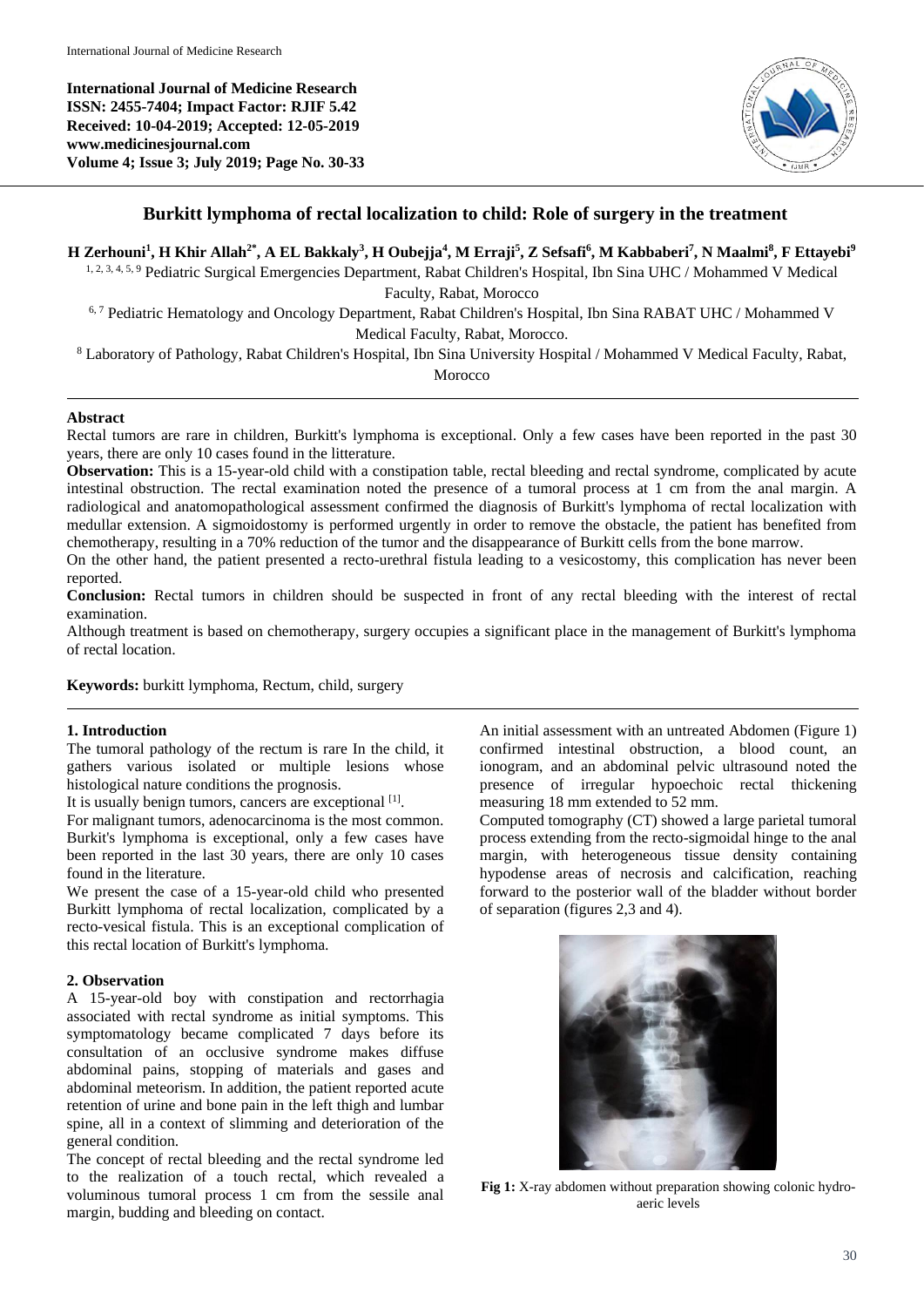

**Fig 2:** CT scan showing colonic and pelvic distention.



**Fig 3:** Bulky parietal tumoral process of the rectum, circumferential, II stenosis rectal lumen, heterogeneous tissue density enclosing hypodense areas of necrosis and calcifications to abdominopelvic computed tomography.



**Fig 4:** CT appearance showing a large tumoral process of the extended rectum of the rectosigmoid hinge to the margin leading forward to the posterior wall of the bladder without a border of separation.

In front of the occlusive rectal tumor, the indication of a digestive stoma is raised urgently, the patient has benefited from a sigmoidostomy with transanal mass biopsy. Pathological examination confirmed the diagnosis of

Burkitt's lymphoma; with immunohistochemistry, a positive

positivity of CD20, CD10 and KI67 (nuclear labeling of 100% of tumor cells), CD3 negative and cytokeratin (Figure 5).

The extension assessment did not show any invasion of the cerebrospinal fluid (CSF), but on the other hand a medullary extension with presence of 66% of Burkitt type blasts on the smear of the two crests. The diagnosis of Burkitt stage 4 lymphoma of Murphy was retained.



**Fig 5:** Typical cytologic appearance of Burkitt's lymphoma with vacuolated appearance of the cytoplasm on histopathological examination of the biopsy specimen.

Chemotherapy was started according to the protocol of GFAOP (French-African group of pediatric oncology).

After two courses of chemotherapy (COP and COPADM1), the evolution is marked by the disappearance of Burkitt cells on the control medullogram, and the decrease of the tumor volume by 70% after treatment with COPADEM 2 and CYVE 1 (Figure 6).

The patient reported afterwards, the passage of urine through the stoma: a recto-vesical fistula was confirmed by colonography (Figure 7), which led to the completion of a vesicostomy in order to stop the feeding of the fistula time to manage its tumor problem.

At the follow-up of four months, the patient is still on chemotherapy and the control CT (Figure 7 ) has shown a significant decrease in rectal wall thickness, which is more marked at the right lateral rectal level with persistence of the vesical fistula. rectal 11 mm in diameter. We plan to close this fistula after the end of the ongoing curative chemotherapy protocol.



**Fig 6:** CT scan showing a significant decrease in the rectal tumor process, more marked at the right parietal level.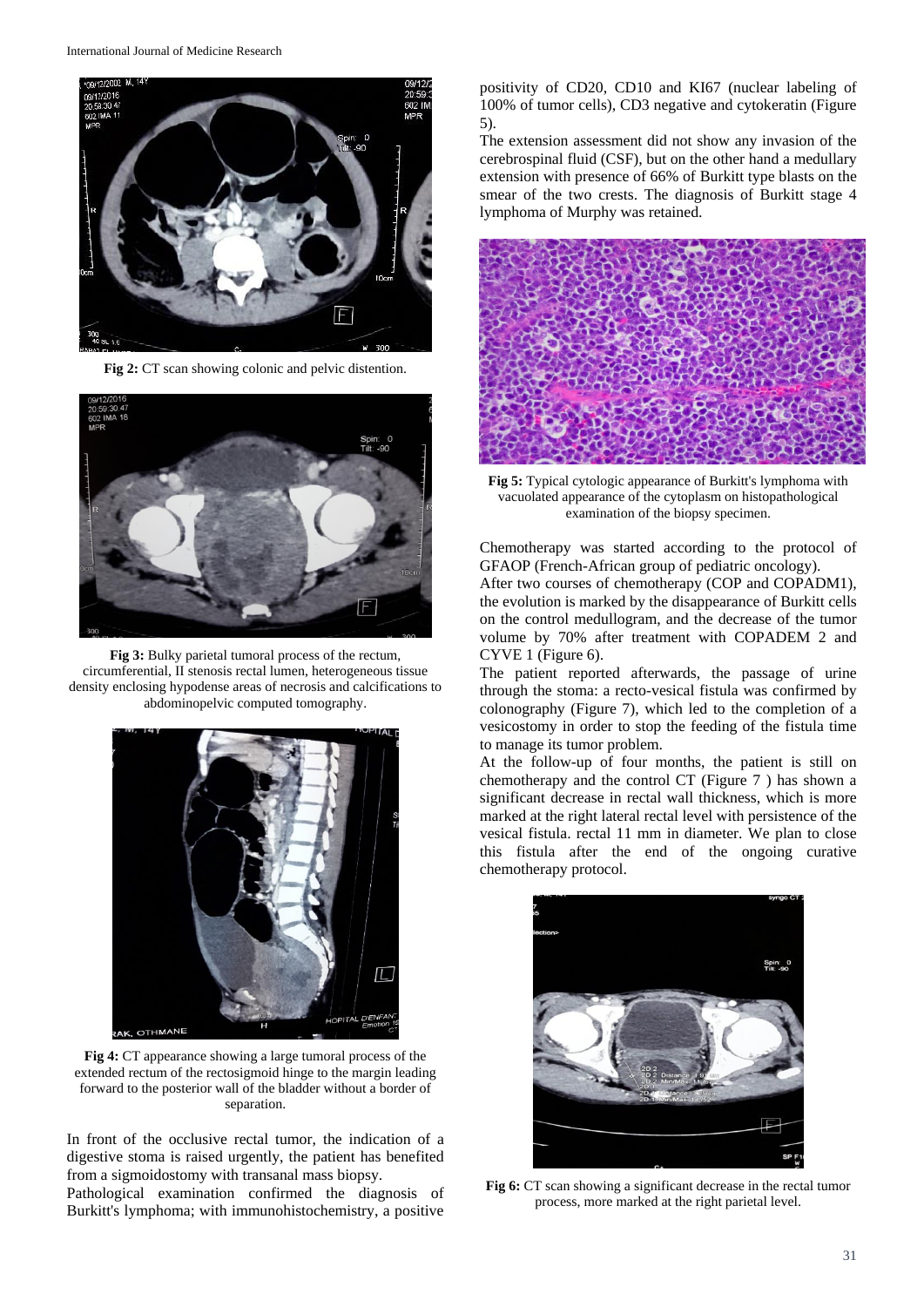

**Fig 7:** Colonography showing the presence of recto-vesical fistula, exceptional complication encountered in our patient

#### **3. Discussion**

Among rare rectal tumors in children, malignant tumors are mainly represented by adenocarcinoma. Primitive Burkitt lymphomas are exceptional. There are only 10 cases found in the literature.

These are subjects from 2 to 15 years old. Clinical signs are variable to type of abdominal pain, gastrointestinal bleeding or vomiting [1].

Sometimes the tumor is revealed by weight loss with an alteration of the general condition. The clinical history is generally rapid from a few days to a few weeks and a revelation in a more acute mode can be seen: intestinal obstruction table by tumor compression, hemorrhage or more rarely digestive perforation [2].

The child we followed consulted with pediatric surgical emergencies for an acute bowel obstruction, with diffuse abdominal pain, stopping of material and gas, and abdominal meteorism. Other clinical signs are constipation, acute retention of urine, weight loss and general deterioration of the condition.

The main element of the clinical diagnosis is the rectorragies, which must lead to the realization of digital rectal examination. This has an informative role on the characteristics of the tumor: the aspect (polypoid), the localization with respect to the anal margin and the infiltration of the neighboring organs, evocative of the clinical diagnosis of the tumoral mass [1].

The rectal examination in our patient revealed a bulky tumor 1 cm from the anal margin sessile, budding and bleeding on contact.

Ultrasound can guide the diagnosis; Tumoral infiltration of the digestive wall results in very hypoechoic transmural thickening that can be multi-nodular asymmetric or not [2].

The abdominopelvic computed tomography (CT) provides the same information as the ultrasound, the tumor mass has a tissue density with a heterogeneous enhancement. It also informs about the relations of the tumoral process with ganglionic attacks<sup>[2]</sup>.

In our patient, the CT noted the presence of a bulky parietal tumoral process of the rectum, circumferential, extended from the rectosigmoidal hinge to the anal margin, II stenosis of the rectal lumen and leads to an important colonic and grelic distention. upstream with laminated aspect of the digestive wall (thickened) which enhances itself. This process is of heterogeneous tissue density containing hypodense zones (necrosis) and micro calcifications,

heterogeneously enhanced after contrast, measuring 16.5  $*$ 10 \* 9.4 cm, extending to mesorectal fat, and surrounded by a collateral circulation.

The confirmation of the diagnosis is based on the biopsy of the tumor mass with histopathological and immunohistochemical study [3].

Burkitt lymphoma cells have a high nucleo-cytoplasmic ratio. The nucleus is round or oval with an open chromatin appearance. This nucleus contains several nucleoli (2 to 5). The mitotic index is high. The cytoplasm is basophilic with many vacuoles; Macrophages containing cellular debris are interposed between these monomorphic cells producing the appearance of "starry sky" (Figure 4)  $[4]$ . The Burkitt lymphoma cells express on their surface immunoglobulins which are IgM in 90% of cases. They also express CD19, CD20, CD22, CD79a, CD77<sup>[3]</sup>.

For our patient, there is a clear positivity of CD20, CD10 and ki 67 (nuclear staining of 100% of tumor cells), CD3 negative as well as cytokeratin.

The high aggressiveness of lymphomas requires rapid diagnostic and extension assessment [4].

The systematically sought locations that guide the treatment are neuroméningées by the lumbar puncture and / or MRI in case of suspicion of epiduritis and medullaries by the myelogram and the medullary biopsy [4].

Thorax radiography is systematic and can be used to diagnose mediastinal and pleuropulmonary disorders by visualizing a tracheal mass, mediastinal adenopathies, pleural effusion or pericardial effusion [2].

Ultrasound and computed tomography allow to inform on the secondary localizations, and the report of the tumoral process with ganglionic attacks [2].

The treatment of Burkitt's lymphoma is based on intensive polychemotherapeutic combinations and not on monotherapy [4].

Several classical associations are described and developed by different groups and seem to give comparable sustainable response and remission rates.

Although the therapeutic management of Burkitt's lymphoma is essentially based on chemotherapy, surgery has a significant role; it is indicated for surgical emergencies such as occlusion, perforation and hemorrhage. This is the case of our patient who presented an intestinal obstruction chart requiring emergency digestive stoma<sup>[5]</sup>.

Surgery can also be used for diagnostic biopsy and to manage the complications of chemotherapy [6].

Our patient presented, after 2 courses of chemotherapy, a rectovesical fistula leading to the realization of a vesicostomy in order to stop the feeding of the fistula.

To our knowledge, our case is the first reported association of a fistula to Burkitt lymphoma of rectal localization, probably this fistula may be due to invasion of the posterior wall of the bladder by the tumor process. We expect the spontaneous closure of this fistula. However, surgical time is expected if persistence of the fistula after completion of the chemotherapy protocol.

Surgery is also discussed if persistence of the tumor after treatment of chemotherapy, may be indicated in the rare cases where complete resection is possible with limited morbidity provided that it is performed without mutilation and similarly in case of tumor persistence before consolidation by high-dose chemotherapy 'prognostic impact phase'.